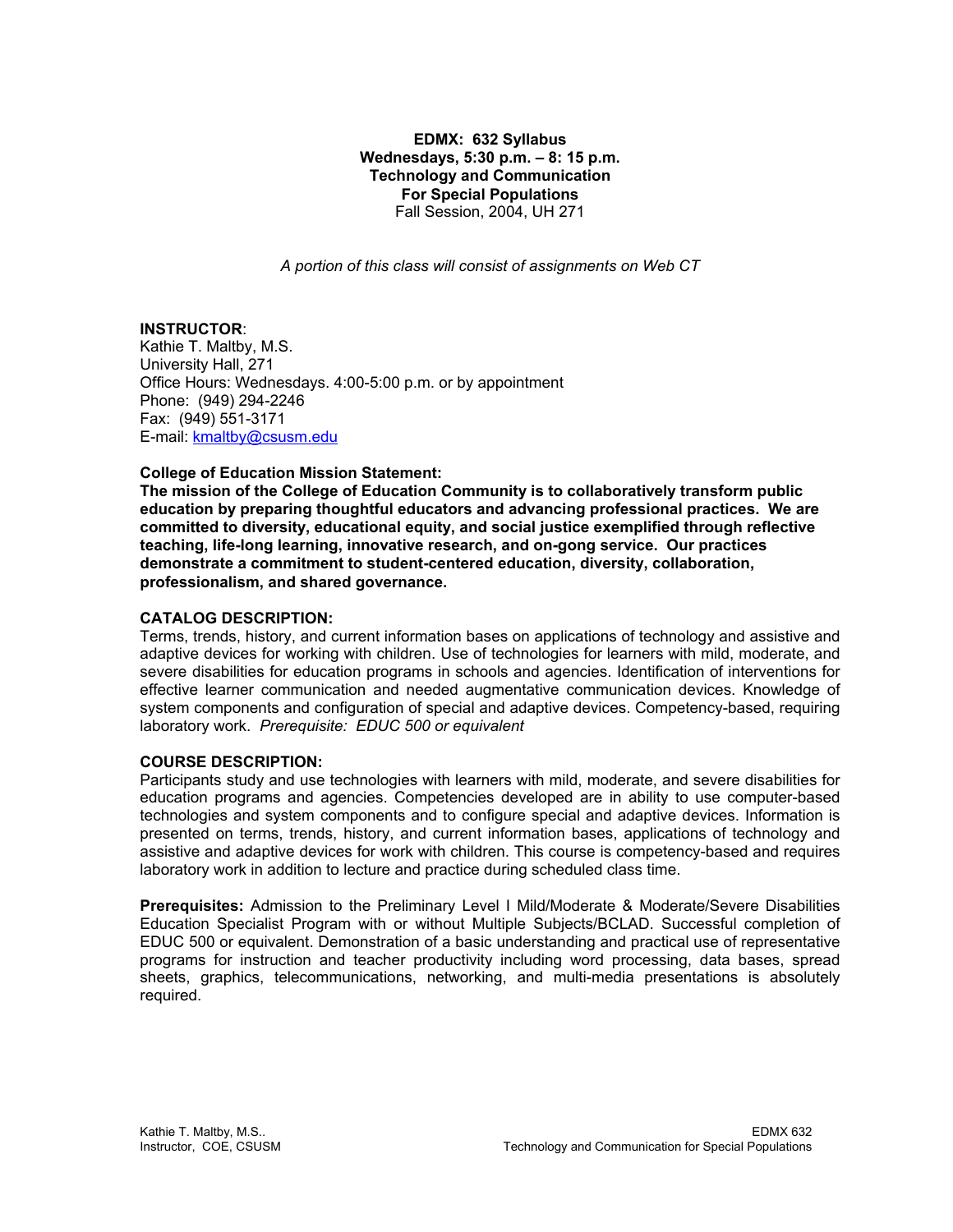### **Readings/Materials Required:**

- **Maltby, Kathie T.** (2004). EDMX 632: *Technology and Communication for Special Populations. Available at CopyServe 754 S. Rancho Santa Fe Rd. San Marcos, Ca Telephone (760) 599- 9923*
- *AT Quick Wheel:* The AT Quick Wheel can be purchased from the Council for Exceptional Children (CEC) for \$7.95. To order, please call CEC at 888-232-7733 (Toll Free) or 866-915-5000 (TTY Toll Free) and request product number #P5550 for a single order. You may also email CEC with your inquires on how to purchase the AT Quick Wheel at service@cec.sped.org or online at http://www.ideapractices.org/resources/tam/index.html
- **Readings as assigned and researched on the Internet, daily news, and professional journals.**
- **Class handouts (bring all handouts with you to class each night). No duplicates will be provided.**

## **Supplies Required:**

University print card. You will be required to submit hard print copies of lab assignments printed in the lab. You may purchase this in Academic Hall 202. *This is a requirement*.

One 2" – three ring binder measuring to use in the Mouse House lab.

I suggest you get together in teams to gather or purchase these materials to share. Velcro tabs or strips (self adhesive type) Hot Glue sticks (small or large) Hot glue gun (bring to share, not required to purchase) 4 small household soft sponges Double-sided sticky tape or carpet tape (small amount) Scissors

# **COURSE OBJECTIVES**:

Upon completion of this course, students will have acquired the knowledge and skills to:

- 1. Identify for selection and use various resource agencies at national, state, and local levels for improving the use of technology in the classroom to effect needed modification and adaptation of the learning environment for large and small group instruction.
- 2. Evaluate microcomputer software and other technological media for its potential usefulness including possible adaptations and modifications to the educational environment and/or devices for improving education programs.
- 3. Plan for the practical application for instructional use of computers; select, evaluate, and use educational hardware and software, and design classrooms for the use of computer assisted instruction for various groups of learners.
- 4. Be familiar with and be able to utilize telecommunication and utility programs to access information bases in general and special education and adaptive technologies.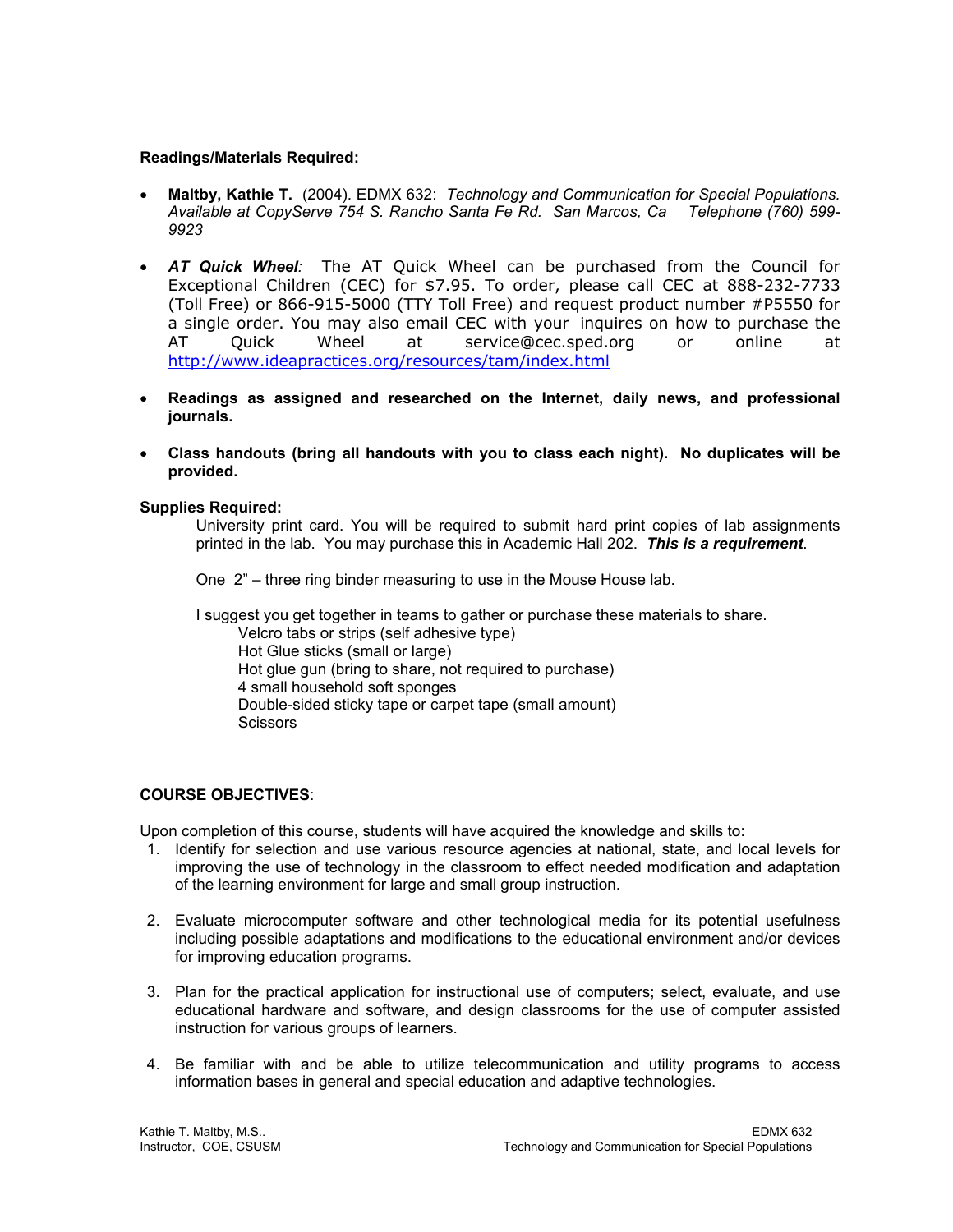- 5. Plan the use of technology that can be used to assist/enable persons with physical disabilities in approaching the learning process and environment.
- 6. Explain how to evaluate the effectiveness of technology applications and devices in special education program and for individual learners in the schools.
- 7. Acquire skill in designing and managing education environment for a diverse group of learners in the thorough use of technology in the classroom
- 8. Acquire skills in adapting curriculum and instruction for students with mild, moderate, and severe disabilities thorough use of technology and communications.
- 9. Applying knowledge base in family systems and collaboration with parents in designing curriculum, IEPs and ITPs and classroom management plans using appropriate specialized software programs.
- 10. General information and practical application of various specialized assistive and adaptive devices useful for mobility, motor and sensory functioning including resources, repairs, and updating devices.
- 11. Demonstrate skills in sharing information with parents, children, and support staff about the use of assistive and adaptive devices for sensory, movement and mobility.
- 12. Acquire competencies in configuring and using adaptive devices including
	- IntelliKeys USB™ (and Classic)™,
	- Switches and switch interface,
	- overview of other hardware including
		- Touch screens,
		- Alpha Smart keyboard,
- 13. Acquire competencies in using specialized software such as:
	- My Own Bookshelf,
	- IntelliTalk II™ (Talking word processing program),
	- IntelliMathics
	- Inspiration©, and Kidspiration©,
	- Boardmaker™ from Mayer Johnson
	- Various switch accessible software

#### **ADMINISTRATIVE REQUIREMENTS OF STUDENTS**

**COE ATTENDANCE POLICY**: A good student is one who adheres to standards of dependability and promptness. This course is comprised of 8 class sessions across 4 weekends. Students who miss one or more of the 8 class sessions of this course; or who are late for, or leave early from one or more sessions of this 8 class session course, will be unable to receive a passing grade for this course (C+ or better).

**ASSIGNMENT POLICY**: Each assignment is due at the beginning of class on the date indicated on the syllabus. All work must be submitted to the professor in **hard copy format**. Students are required to keep a copy of all work (including lab assignments requiring papers and responses) in case any work becomes lost. Burden of proof of assignment completion is upon the student.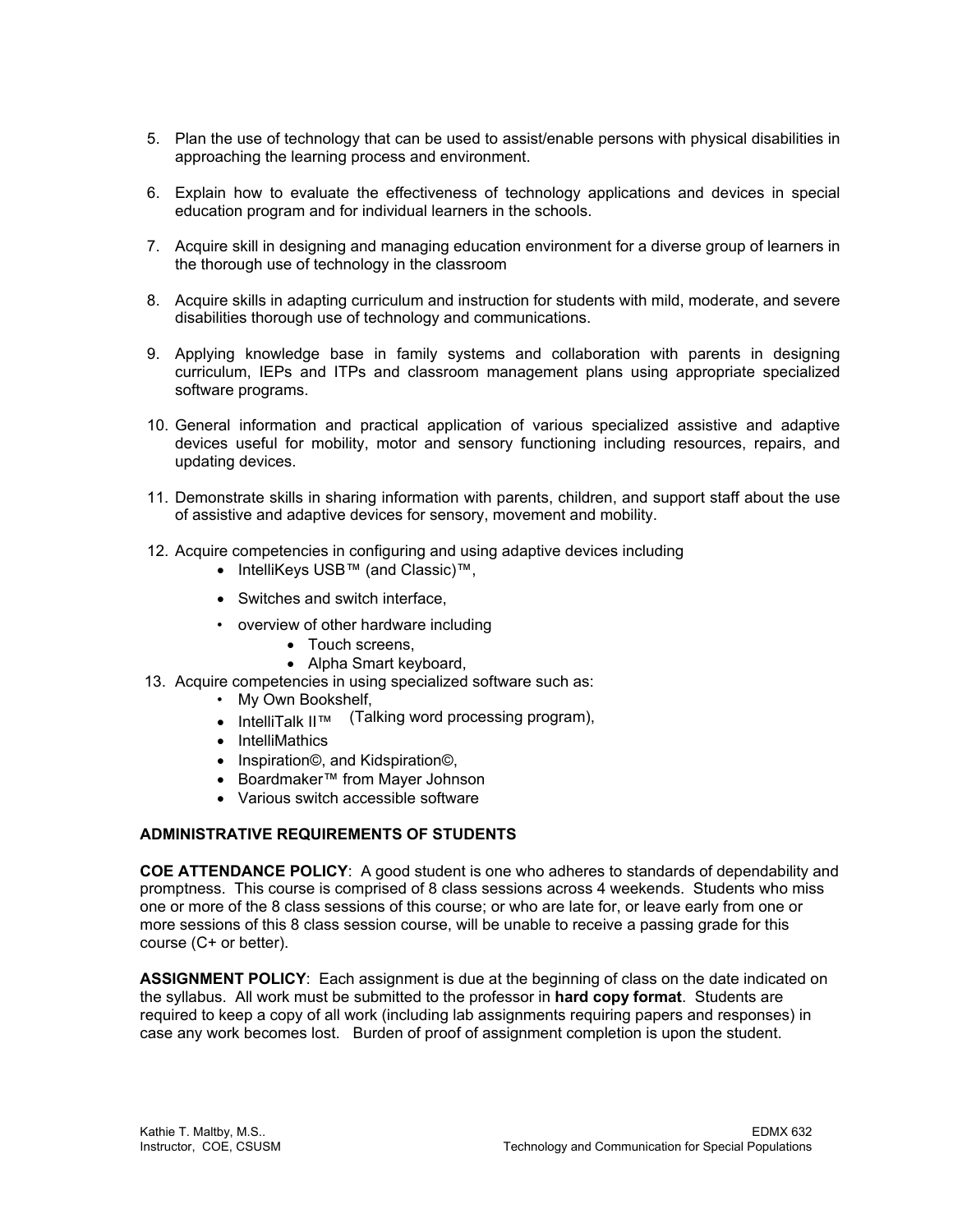**MISSED LABS**: Students may (with consent of the professor) make up the lab work and submit the lab sheet. However, less than full points will be awarded as the student has missed the professor's instruction and supervised in-class group work with peers.

**Note**: If you have extraordinary circumstances in your life which will impact upon your attendance or assignments, please let us know. If you have any questions or concerns, please contact the instructor.

 Plagiarism of any type will result in a failing grade. Students making unauthorized copies of copyrighted microcomputer software will receive a failing grade.

#### **All proof of work accomplished is the responsibility of the student.**

It is strongly advised that students keep up with the assignments from week to week.

## **LAB ETIQUETTE**:

 **ABSOLUTELY NO FOOD, SOFT DRINKS, ETC. IN THE LAB AT ANY TIME**.!!!! Students with food or drink in the lab will be **penalized participation and lab points**. You may have bottled water in your backpacks but not out by the computers.

 $\Box$  A collaborative professional considers his/her colleagues at all times. Much of the adaptive and assistive devices must be shared. Be sure to have each member of the group have hands-on with the devices and software in order to complete lab work.

 $\Box$  Much work for this course is collaborative. In real life, all team members must collaborate and participate in order to accomplish any completed project . Team members are expected to be considerate and group minded in scheduling working sessions to complete course assignments.

 $\Box$  Please wash your hands before using any adaptive equipment, the keyboard membranes and switches are very sensitive. Also, do not write on top of the keyboard membranes.

**Note: the one principle of adaptive tech**: if it is going to malfunction, it will do so when you are in front of a group! Please be patient!

#### **PROFESSIONAL AND ADMINISTRATIVE REQUIREMENTS**

- 1. Attend all class sessions. Please call the instructor when you are unable to attend class or if you must be late. It is the policy of the CSUSM College of Education that any student who misses 20% or more of class time, field experiences, or class sessions may not receive a passing grade for the course.
- 2. Use "Person-first" language (e.g., "Student with Down Syndrome" rather than "Down Syndrome student) must be used throughout all written and oral assignments and discussions.
- 3. Word-process all written documents. **Keep a copy of all of your work**. Proof of completion of all assignments is the responsibility of the student. Keep these records until you have received your grade. Also, you will want these copies for your records and for potential future use as professional portfolio entries.
- 4. Complete and hand in all assignments on the due dates to receive credit. If you have extraordinary circumstances that impact completion of your assignments, please inform the instructor(s). Any time that you have questions or concerns, please contact the instructor(s) immediately.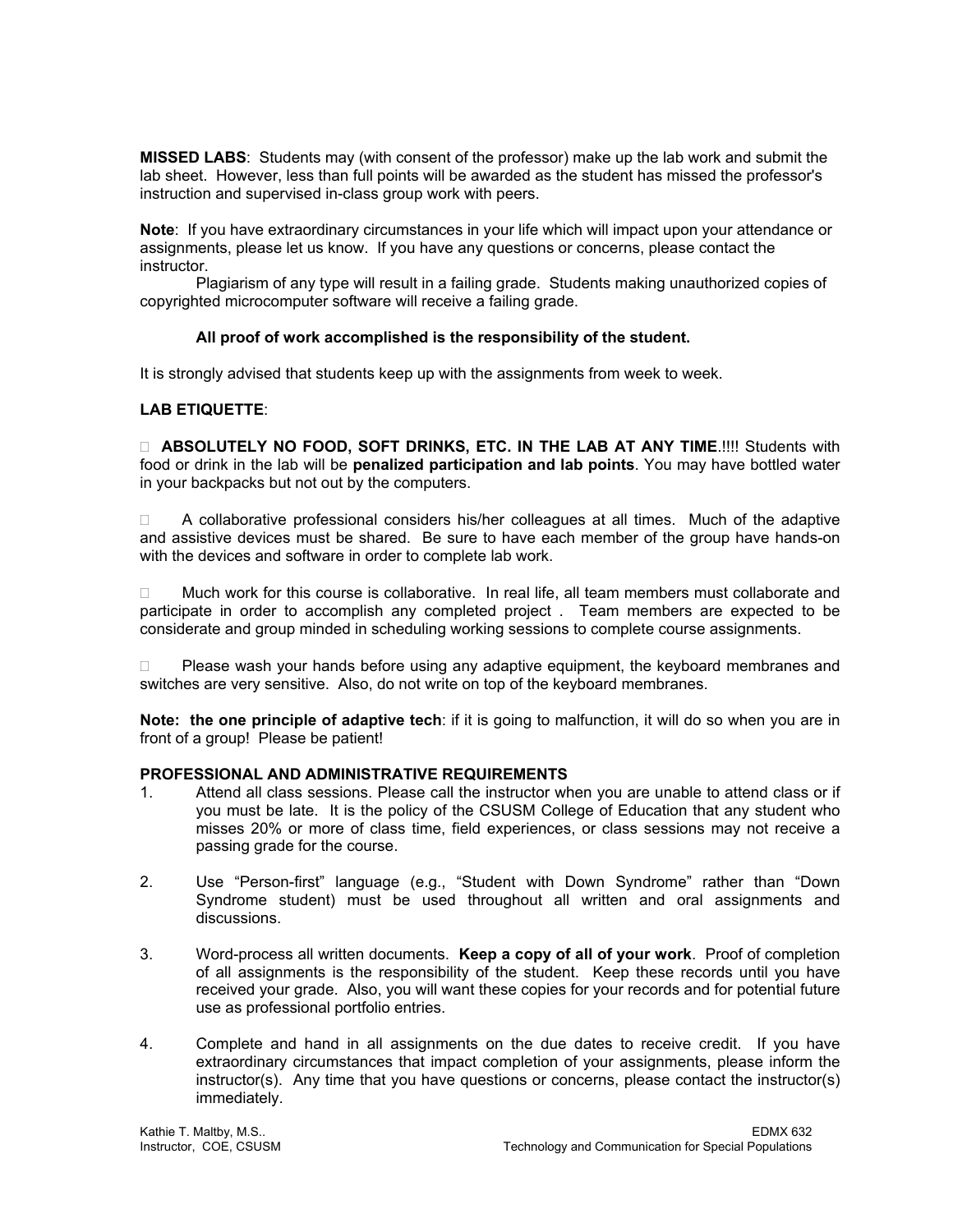- 5. Participate in class discussions and group activities and demonstrate positive interpersonal skills with classmates and guests. Participation points are assigned on the basis of participation, collegiality, collaborative effort, and professionalism in interactions with fellow students and the instructors and guest lecturers.
- 6. Responsibility for obtaining handouts is that of the student. If you are to miss class, be sure to select a class "buddy" to ensure that you receive handouts and information when you must miss class. You may wish to have the following: Buddy: Telephone, e-mail address, Fax number.

### **SCHOLASTIC REQUIREMENTS**

**Please note the College of Education Attendance policy stated on the third page of this syllabus.** The CSUSM College of Education, which has an attendance policy that mandates a minimum attendance of 80% of class sessions, requires these guidelines. Please inform your instructor in advance of any extenuating attendance circumstances.

#### **Participation (10 point maximum/class 10 X 16 classes = 160 points maximum)**

Regular, punctual attendance is critical and expected in the teaching profession. Because this class is participatory in nature, the experiences and discussions are difficult to recreate. Additionally, it is important that each class member have the opportunity to exhibit collaborative teaming and participatory behavior. To reinforce our commitment to developing interpersonal skills, students are expected to arrive on time; return from break on time; stay for all of the class; and fully participate and cooperate with classmates, instructors, and guests. A class participant who arrives late, departs early, or engages a "non-collaborative" behavior **will** receive less than the maximum **ten** points for that given class. Be sure to read both the attendance and missed lab policies stated above under administrative requirements. Participation points are also given for the Web CT portion of the class.

Participation points will be assigned on the following criteria: collaborative cooperation in all labs, classes, and group assignments; enthusiasm for the content and activities; respect for the speakers; patience and flexibility with the materials, assignments and technology; appropriate use of the lab, hardware and software. Important criteria for grading and receiving full 10 points each class meeting: respect for the lab environment and equipment.

## **ACADEMIC REQUIREMENTS**

#### **ASSIGNMENTS AND POINTS FOR MEETING COURSE OBJECTIVES:**

| *Collaboration/Participation                                      | 160       | (be sure to sign in each class section)            |
|-------------------------------------------------------------------|-----------|----------------------------------------------------|
| Lab Assignments                                                   | 130       | (be sure to turn in your lab sheet for lab points) |
| $(13 \n\omega 10 points each)$                                    |           |                                                    |
| Standards Based Curriculum Project and                            | 60        |                                                    |
| Paper (Pairs/Trio)                                                |           |                                                    |
| <b>Presentation of Project</b>                                    | 15        |                                                    |
| Vendor Project (Individual)                                       | 50        |                                                    |
| Reading Reflections (4 @ 25 points each)                          | 100       | (Activities will be provided)                      |
| Web CT assignments (20 points per session)<br><b>TOTAL POINTS</b> | 80<br>595 |                                                    |
|                                                                   |           |                                                    |

#### **Lab Assignments**: **(13 @ 10 points each = 130 points)**

There is an in-class application lab assignment for most class meetings. Your lab sheets are found in your bound readers. You will be required to turn in a lab sheet for each lab completed. If you don't turn in a lab sheet, you won't receive a grade. The following are examples of labs for class,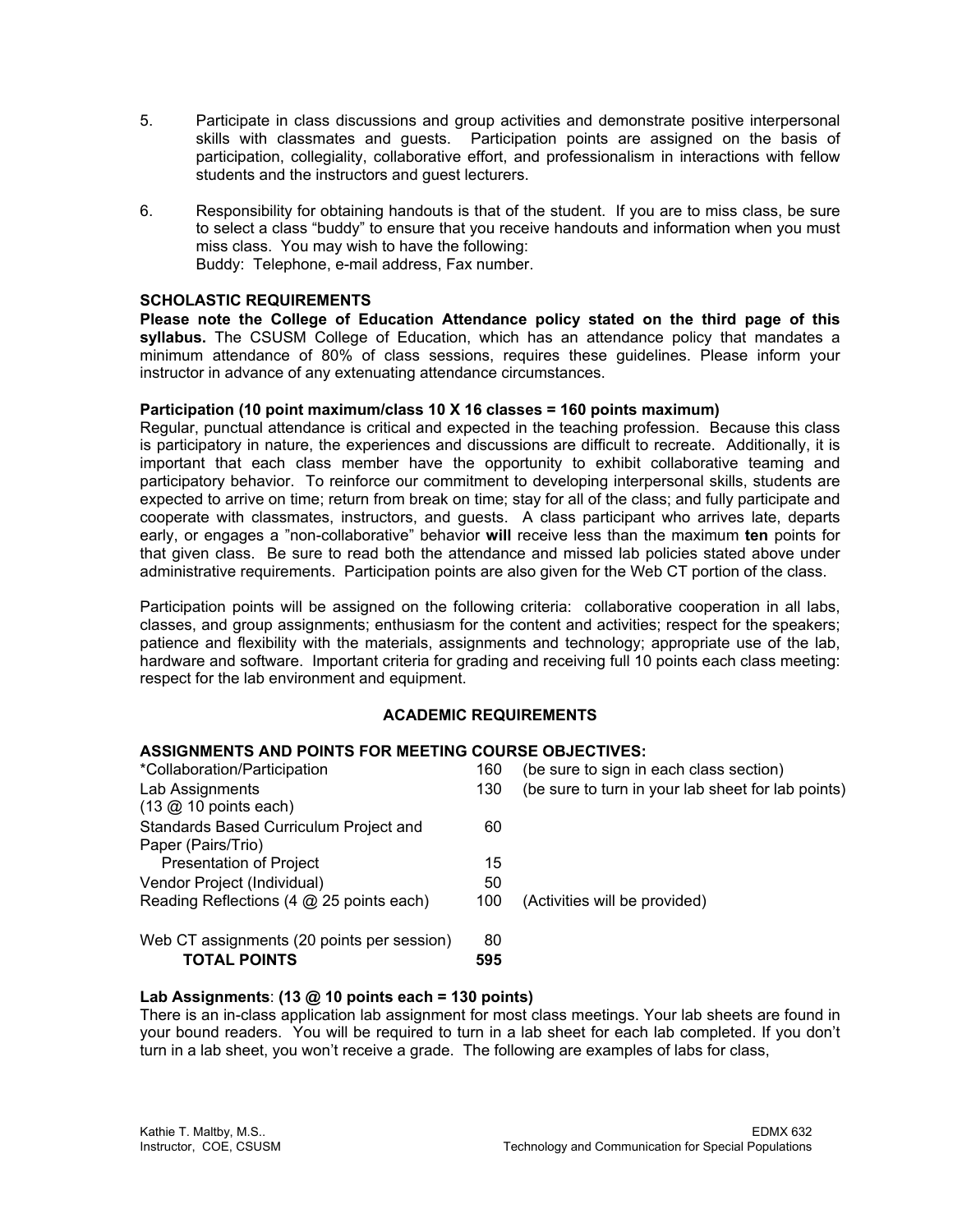## **Examples of Labs:**

 Switch/software lab Software evaluation lab Web evaluation lab

## **Policies for Lab Use:**

## • **absolutely no food or drink in the lab**,

- store all equipment and clean up lab before leaving class,
- assure that every one in the group participates in the lab work
- respect for the instructors and guest speakers
- respect for fellow classmates
- arrival on time to class, return from breaks,
- staying for the full class period

#### **Standards Based Curriculum Project and Paper (60) with Presentation (15) (Groups of 2 or 3, for a total of 75 points)**

Team creation of standards based lesson, software and class presentation. Format included in bound reader.

**Vendor Project (Individual, 50 points)** Each student will be required to contact vendors and research assistive technologies in one specified area. Student will submit a paper based upon this review. (Format included in bound reader).

## **Reading Reflections: (Individual, 4 @ 25 points each = 100 points total)**

Reading reflections will be based on text readings. Format/prompts are found in your bound reader.

## **CALCULATION OF COURSE GRADE**

Points will be totaled for all assignments and percentages will be calculated. Grades are then computed according to the following

#### **GRADING SCALE: (represents percentages of total points)**

| $93 - 100 = A$ | $90 - 92 = A -$ | $87 - 89 = B +$ |
|----------------|-----------------|-----------------|
| $83 - 86 = B$  | $80 - 82 = B -$ | $77 - 79 = C +$ |

Points below 79 = F (grade of C+ or better required to count course on the credential program)

#### **Criteria for Course Grading:** (CSUSM General Catalog for l996-97, page G-3)

A (Excellent): Performance of the student has been at the highest level, showing sustained excellence in meeting all course requirements and exhibiting an unusual degree of intellectual initiative.

B (Good): Performance of the student has been at a high level, showing consistent and effective achievement in meeting course requirements.

C (Satisfactory): Performance of the student has been at an adequate level, meeting the basic requirements of the course.

#### **NOTE: The minimum acceptable grade for courses in the professional education sequence is C+, but a B average must be maintained.**

D (Passing): Performance of the student has been less than adequate, meeting only the minimum course requirements.

F (Failing): Performance has been such that minimal course requirements have not been met.